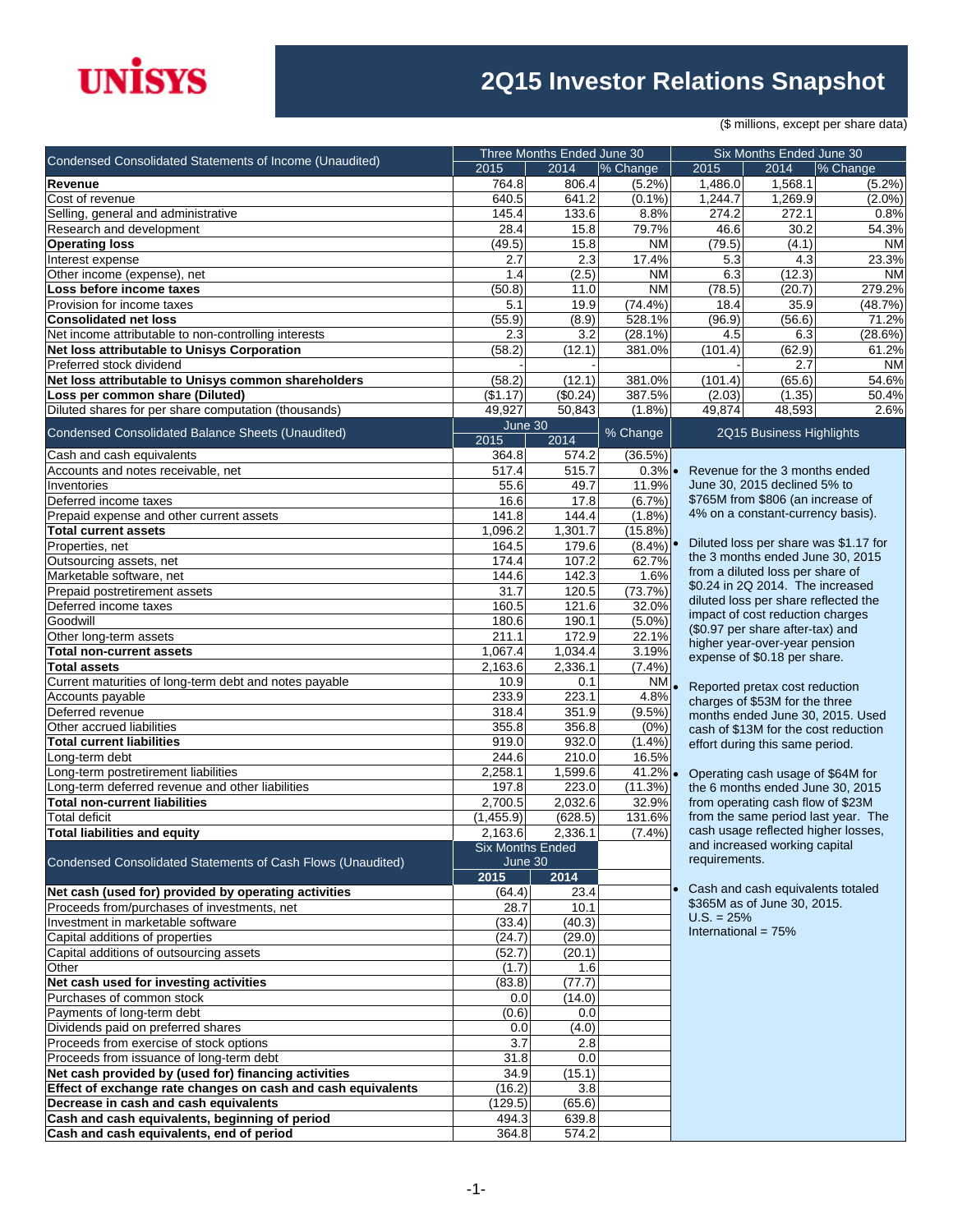# **UNISYS**

#### **2Q15 Revenue Profile (\$M)**



| Segment    | 2Q15    | <b>2Q14</b> | Change   | 7ο     | ln(<br><b>Constant Currency</b> |
|------------|---------|-------------|----------|--------|---------------------------------|
| Services   | \$661.5 | \$703.4     | (S41.9)  | (6.0%  | 3.2%                            |
| Fechnoloav | \$103.3 | \$103.0     | JU.J     | 0.3%   | 0.2%                            |
| Total      | \$764.8 | \$806.4     | (\$41.6) | (5.2%) | $.1\%$                          |

| <b>Seament Detail</b>           | 2Q15        | 2Q14        | Change    | $\%$          | In Constant Currency        |
|---------------------------------|-------------|-------------|-----------|---------------|-----------------------------|
| Cloud & Infrastructure Services | \$387.7     | \$430.8     | (S43.1)   | $(10.0\%)$    | $(1.3\%)$                   |
| <b>Application Services</b>     | \$217.5     | \$205.1     | \$12.4    | 6.1%          | 16.0%                       |
| <b>BPO Services</b>             | \$56.3      | \$67.5      | (\$11.2)  | $(16.6\%)$    | (6.9%)                      |
| Technology                      | \$103.3     | \$103.0     | \$0.3     | 0.3%          | 10.2%                       |
| Total                           | \$764.8     | \$806.4     | (\$41.6)  | (5.2%)        | 4.1%                        |
|                                 |             |             |           |               |                             |
| Geography                       | <b>2Q15</b> | <b>2Q14</b> | Change    | $\frac{9}{6}$ | <b>In Constant Currency</b> |
| U.S.& Canada                    | \$392.8     | \$319.8     | \$73.0    | 22.8%         | 23.3%                       |
| International                   | \$372.0     | \$486.6     | (\$114.6) | (23.6%)       | $(10.2\%)$                  |
| Total                           | \$764.8     | \$806.4     | (\$41.6)  | (5.2%)        | 4.1%                        |
|                                 |             |             |           |               |                             |
| Region                          | <b>2Q15</b> | <b>2Q14</b> | Change    | $\frac{9}{6}$ | In Constant Currency        |
| U.S. & Canada                   | \$392.8     | \$319.8     | \$73.0    | 22.8%         | 23.3%                       |
| <b>EMEA</b>                     | \$216.0     | \$285.9     | (\$69.9)  | (24.4%        | (11.3%)                     |
| Asia Pacific                    | \$88.7      | \$97.0      | (\$8.3)   | $(8.6\%)$     | 2.0%                        |
| Latin America                   | \$67.3      | \$103.7     | (\$36.4)  | $(35.1\%)$    | $(19.0\%)$                  |
| Total                           | \$764.8     | \$806.4     | (\$41.6)  | $(5.2\%)$     | 4.1%                        |
|                                 |             |             |           |               |                             |
| Industry                        | <b>2Q15</b> | <b>2Q14</b> | Change    | $\frac{9}{6}$ | In Constant Currency        |
| <b>Enterprise Solutions</b>     | \$612.6     | \$690.9     | (\$78.3)  | (11.3%)       | $(1.0\%)$                   |
| U.S. Federal                    | \$152.2     | \$115.5     | \$36.7    | 31.8%         | 31.8%                       |
| Total                           | \$764.8     | \$806.4     | (\$41.6)  | $(5.2\%)$     | 4.1%                        |
|                                 |             |             |           |               |                             |
| <b>Industry Detail</b>          | <b>2Q15</b> | <b>2Q14</b> | Change    | $\frac{9}{6}$ | In Constant Currency        |
| U.S. Federal                    | \$152.2     | \$115.5     | \$36.7    | 31.8%         | 31.8%                       |
| <b>Public Sector</b>            | \$184.8     | \$211.3     | (\$26.5)  | (12.6%)       | (2.7%)                      |
| Commercial                      | \$261.5     | \$273.3     | (\$11.8)  | $(4.3\%)$     | 7.7%                        |
| Financial                       | \$166.3     | \$206.3     | (\$40.0)  | $(19.4\%)$    | $(10.6\%)$                  |

Total \$764.8 \$806.4 (\$41.6) (5.2%) 4.1%